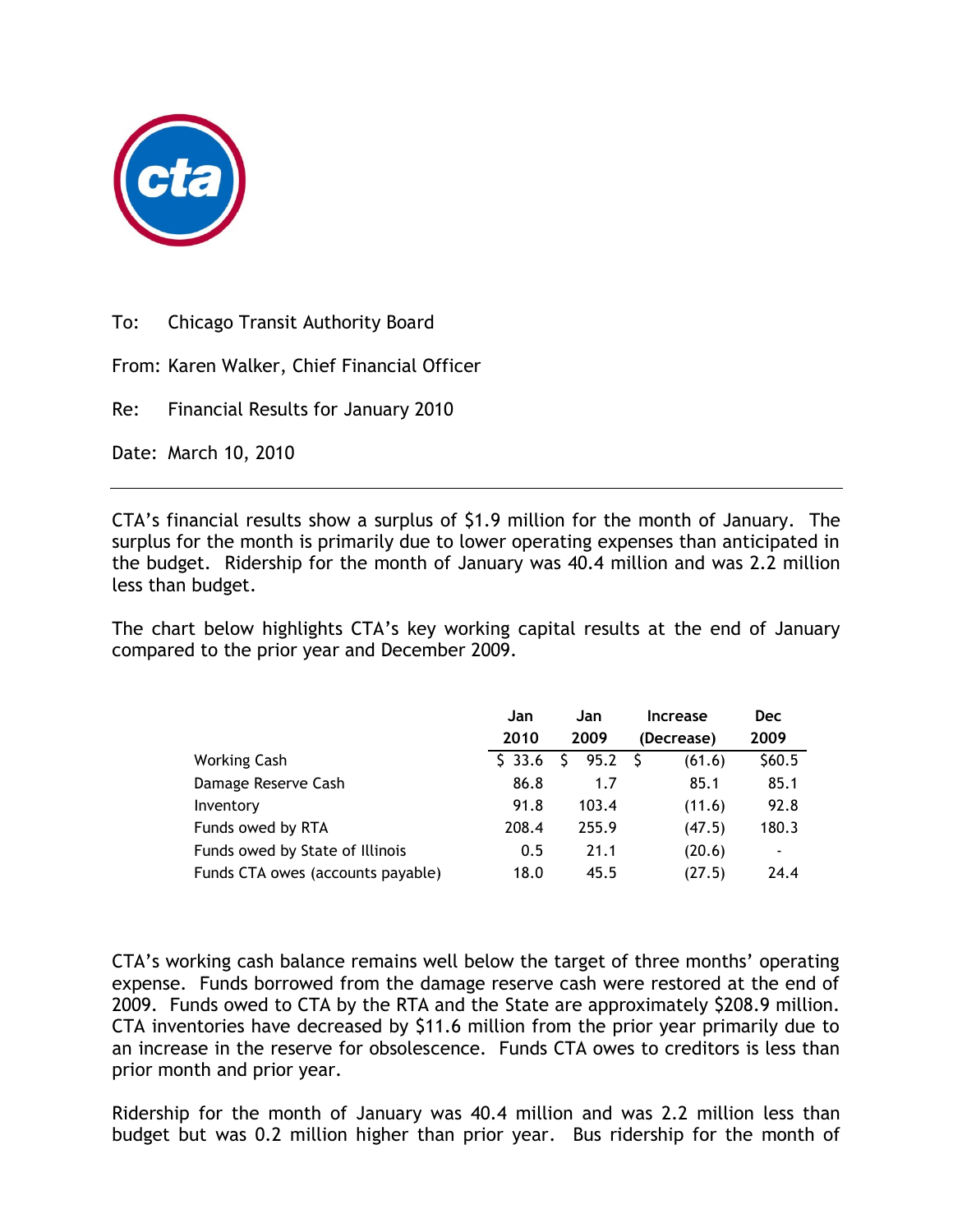January was 25.1 million. This was 1.3 million or 4.9% less than budget but was on par with January 2009. Rail ridership for January was 15.4 million and was 0.9 million or 5.4% less than budget but was \$0.1 million more than January 2009.

Public Funding Required for Operations for the month and the year was \$58.0 million and was \$1.9 million less than budget.

Recovery Ratio, which measures the percentage of operating expenses CTA funds from internally generated revenues, was 52.38% for the month and the year, and was unfavorable by 2.38 percentage points.

Operating Expenses for the month and year equaled \$102.3 million and were \$8.4 million or 7.6% less than budget.

Labor Expense was \$71.6 million for the month of January and was \$2.2 million less than budget due to vacancies.

Material Expense was \$5.5 million for the month and was \$2.5 million or 31.6% less than budget due to lower vehicle maintenance parts. Material expense is 38.3% less than prior year.

Fuel for Revenue Equipment was \$4.6 million for the month and was \$1.4 million less than budget. Fuel is 43.7% less than the prior year.

Electric Power for Revenue Equipment was \$3.2 million for the month and was on par with budget. Power is 29.1% less than the prior year.

Provision for Injuries and Damages Expense was \$2.3 million for the month and is on par with budget.

Purchase of Security Services was \$2.3 million for the month and was \$0.5 million less than budget.

Other Expenses equaled \$12.9 million for the month and were \$1.9 million less than budget due to timing differences between actual and budget.

System-Generated Revenue was \$44.3 million for the month and was \$6.5 million less than budget. The unfavorable variance is primarily due to lower than anticipated revenue for farebox and pass revenue. All revenue categories were less than budget for the month.

Fare Revenue was \$39.1 million for the month and was \$5.8 million less than budget and \$3.0 million less than prior year. The average fare for the month was \$0.97 per ride and was \$0.08 less than budget.